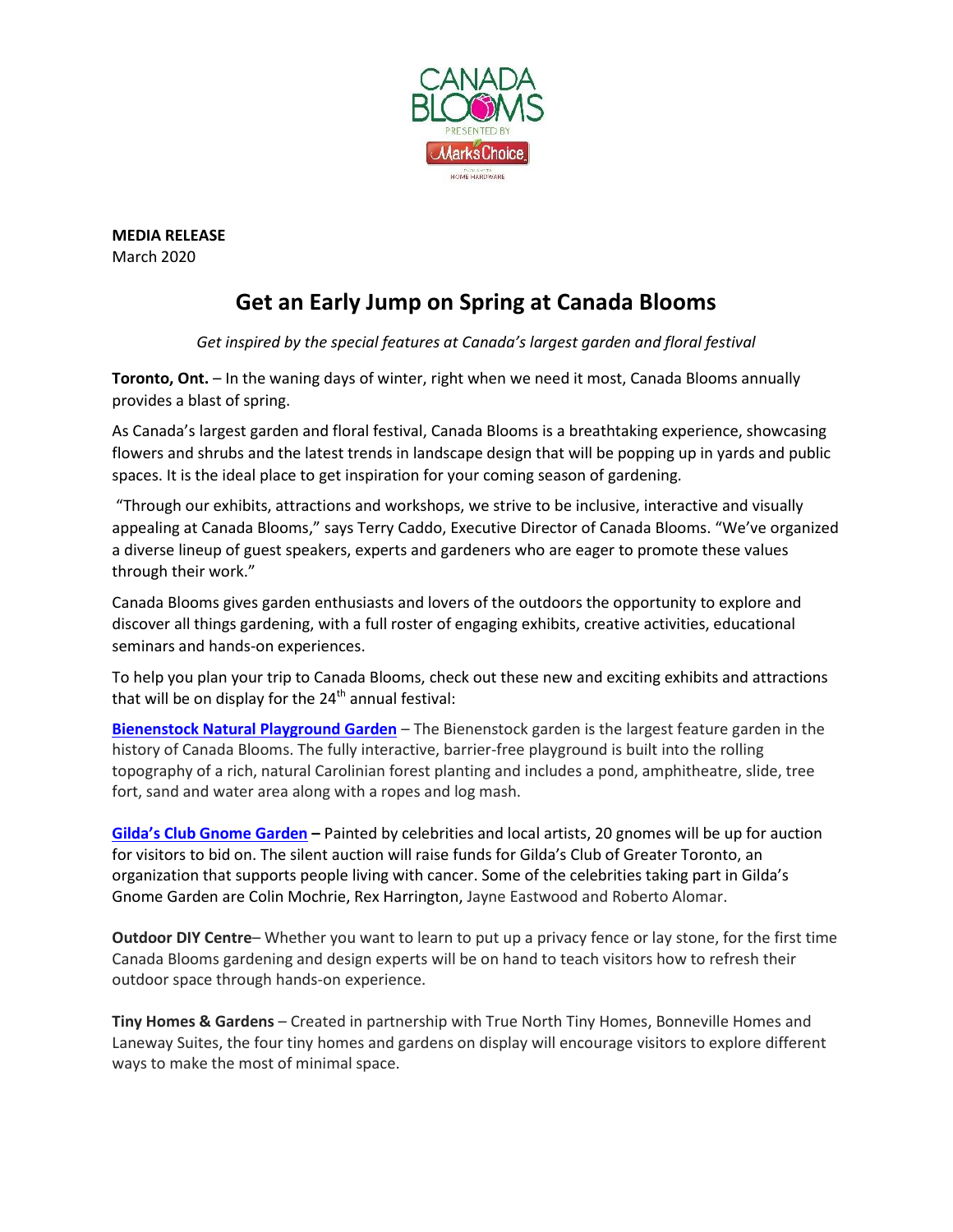

**[Vegepod Gardens](https://canadablooms.com/vegepod-makes-growing-simple/)** – The Vegepod Gardens are the perfect exhibit for guests of all ages and abilities. The Vegepod is a raised garden bed that makes growing simple and requires minimal space, set up and ongoing maintenance. Guests can try out these innovative vegetable gardens at Canada Blooms to see if Vegepod gardening is right for them.

**Proven Winners** – Returning to Canada Blooms is the Proven Winners exhibit which will feature flowers, perennials and shrubs from around the world that deliver the most beautiful garden performances and the Must See Plants of 2020.

**[Workshops and Seminars](https://canadablooms.com/event-type/workshops/)** – Canada Blooms will feature creative, educational and engaging workshops for all ages. Mark's Choice Gardening Experience & Workshops will be hosting different DIY activities for guests of all ages. Visitors can also visit the Unilock Celebrity Stage and Isuzu Garden's Stage which will be hosting various speakers and seminars to provide guests with more information and gardening tips.

**[Feature Gardens](https://canadablooms.com/gardens/bienenstock-natural-playgrounds/)** – Crafted by Canada's top garden builders and designers, 25 gardens inspired by the theme, 'Birds of a Feather' will be on display at Canada Blooms.

Co-located with The Big One (formerly the National Home Show), Canada Blooms takes place March 13<sup>th</sup> to 22<sup>nd</sup> at the Enercare Centre at Exhibition Place in Toronto. For more information or to purchase tickets, please visit [canadadblooms.com.](http://www.canadablooms.com/)

Follow Canada Blooms on Twitter [@CanadaBlooms,](http://www.twitter.com/canadablooms) Instagram [@canadablooms](https://www.instagram.com/canadablooms/) and Like It on [Facebook.](http://www.facebook.com/canadablooms) **About Canada Blooms**

Canada Blooms is an annual world-class festival that connects people to the joys and benefits of nature through experiences with gardens and flowers by promoting, educating, inspiring and celebrating all aspects of horticulture. A not-for-profit organization that gives back to the community throughout the year by funding community garden projects around Ontario, Canada Blooms is also dedicated to providing the community with horticulture expertise, education and resources on an ongoing basis.

Now entering its 24<sup>th</sup> year, Canada Blooms was founded by Landscape Ontario and The Garden Club of Toronto. Each year it is supported by a committed group of partners, sponsors and volunteers. Canada Blooms has been named One of Ontario's Top 100 Events by Festivals and Events Ontario and One of North America's Top 100 Events by the American Bus Association.

## **About Mark's Choice**

Mark's Choice Ltd. is a horticultural communications and marketing company, with the brand being attached to dozens of products available at Home Hardware stores across Canada — including gardening tools, soil, seeds, gloves and other equipment useful in the garden. Before a product is approved as Mark's Choice, it must past rigorous testing, ensuring it is made from high-quality materials, meets the needs of Canadian home gardeners, is tough enough to stand up to commercial use and will help Canadians create great looking lawns and gardens. Possibly Canada's best-known gardener, Mark's Choice President Mark Cullen is a third-generation career gardener, and a "garden communicator"